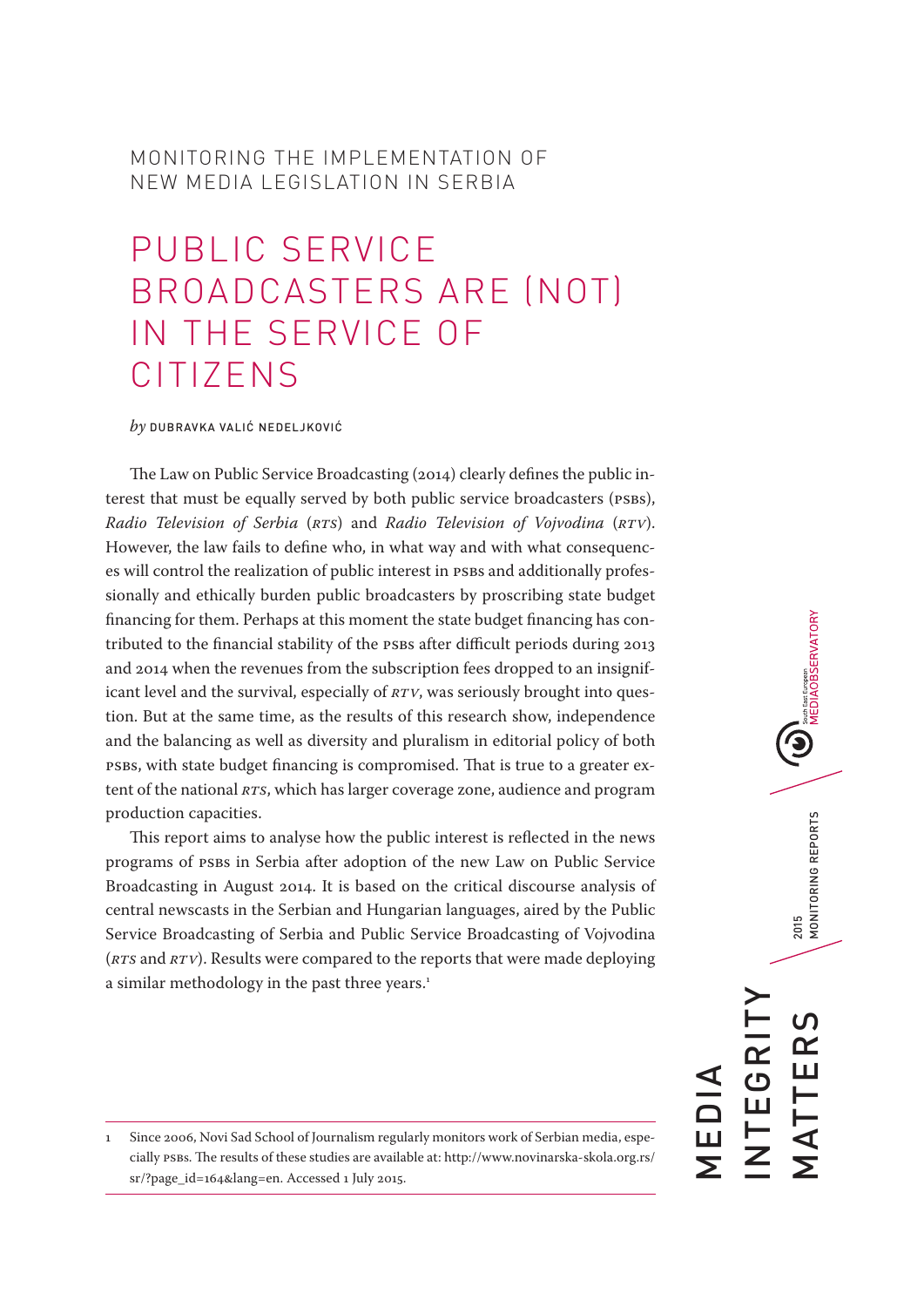## 1 INTRODUCTION: DOES THE MEDIA LEGISLATIVE REFORM PROVIDE BETTER PRACTICE?

This research was conducted during March 2015, six months after the adoption of a new set of media laws including the Law on Public Service Broadcasting (August 2014). This law is supposed to remedy all the shortcomings of the previous Broadcasting Law (2002) by which for the first time in Serbian media system the PSB was established. The new Law on Public Service Broadcasting obliges the *RTV* and *RTS* as the media funded, financed and controlled by the citizens, to realize the public interest through its news, educational and entertaining programs. Compared to the previous Law on Broadcasting (2002) it offers better solutions, especially in defining the public interest. But at the same time it violates the basic mechanism which should ensure PSBs independence from the political and economic centres of power – *financing by the citizens* – because it proscribes that *RTV* and *RTS* shall be financed from the state budget until the end of 2016.

Clear mechanisms of external control of *RTS* and *RTV* on the realization of the public interest are not defined either. Prof. Rade Veljanovski<sup>2</sup> pointed out that:

"*The law vaguely defines how in this way funded public service media will pursue the public interest, because in the part that defines the* Relations of the public broadcasting service towards the public *and in other provisions, this law does not offer any form of public control that is known in European media policies and practices. The authority which should have a role of the representative of the public is the Program Council, but its members are elected by the Board of the Public Service Broadcaster, which means that there are no external forms of control by the civil society, expert organizations or associations of citizens. The law stipulates that national and provincial assemblies should receive reports about the work of the national and provincial public broadcaster, but it is not even mentioned what might be the epilogue to reviewing these reports. Can the assemblies dismiss the reports and if they do, what are the consequences? Also, there is nothing new concerning the obligation of PSBs to broadcast program in minority languages, even though it is known that this obligation was not respected by the national public service broadcaster* RTS*, in contrast to the provincial public service* RTV*. In terms of broadcasting the programme content of independent production, the law stipulates only the European audio-visual productions, while the domestic productions are not mentioned. That is a great failure of this law."*

17

 $\sim$ 

<sup>2</sup> Interview with Professor of the Faculty of Political Science, University of Belgrade, Dr. Rade Veljanovski, expert in the field of media policy and media legislation drafted for this survey, 20 April 2015.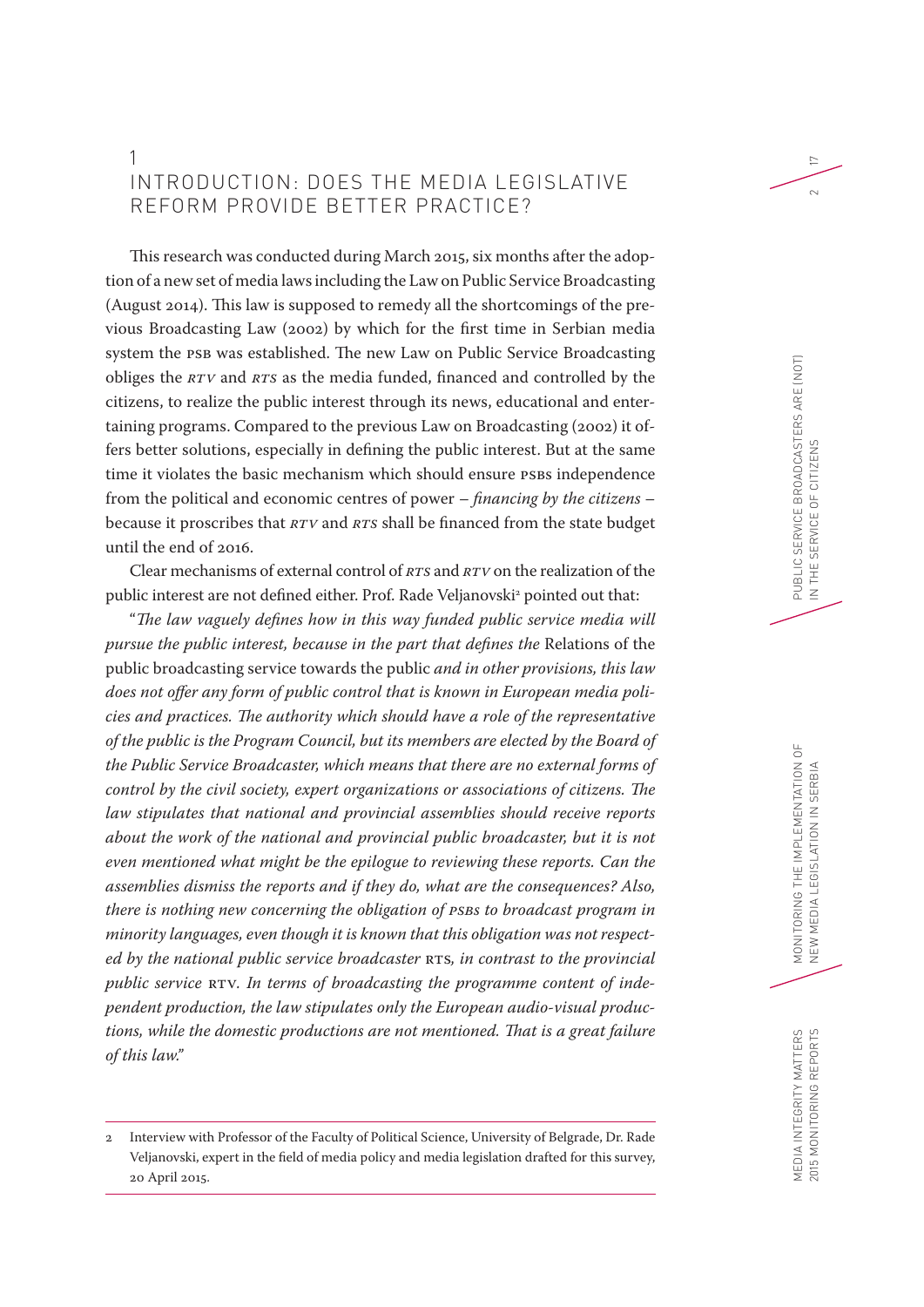Therefore it is important to objectively investigate to what extent the PSBs are devoted to realization of public interest defined by the Law on Public Service Broadcasting, despite the fact that they are currently financed from the state budget. The question from the beginning of this report, *Does media legislative reform provides better practice?* was operationalized and analysed in following manner:

In this report central radio and television newscasts of two PSBs (*RTS* and *RTV*) were analysed. Central newscasts of the public service broadcasters, as the most popular, represent the programs in which the extent of independence and commitment of the public service broadcasters to the public interest values can be clearly seen as well as the clientelistic relationship to the political and economic power centres as the dominant feature of the offered content. News programs of the PSBs are especially important "because *RTS* (and *RTV*, author's remark) should be that part of civil society that critically reflects reality, space for public debate, not linked to any political option but to the wellbeing of citizens and community (…) In democratic society television cannot be the prize of the winners of parliamentary elections."3

We used the definition of public interest as stated in Chapter II of the Law on Public Service Broadcasting, Article 7.4 Out of 19 points we are highlighting the following: "The public interest (...) include[s] the following: 1. truthful, timely, complete, impartial, and professional provision of information for the citizens (…); 2. respect for and representation of basic human rights and freedoms, democratic values and institutions, and advancing the public dialogue culture; 3. respect for privacy (…); 4. respect and promotion of pluralism in political, religious, and other ideas and facilitation of the public's familiarity with those ideas, without serving the interests of individual political parties or religious communities, or any other individual political, economic, religious or similar positions or interests; 5. fulfilment of the informational needs of all sections of the population without any discrimination, particularly taking into consideration specific social groups such as children, young and elderly people, minorities and ethnic groups, persons with disabilities, socially and medically disadvantaged, etc.; 6. fulfilment of the citizen's needs for programming that facilitates preserving and expressing the cultural identity both of the Serbian people and national minorities and ethnic groups, showing consideration for the need of national minorities and ethnic groups to have access to certain programming in their own language and alphabet; (…) 9. affirmation of national cultural values of the Serbian people, national minorities and ethnic communities that live in the Republic of Serbia, as well as of meeting and intertwining of their cultures; (…) 15. nurturing of humanitarian, moral, artistic, and creative 17

 $\infty$ 

<sup>3</sup> Brkić, M., 'Javni medijski servis odgovornost prema građanima', in *RTS naše pravo da znamo sve?*, M. Aksentijević, Toplički centar za demokratiju i ljudska prava, Prokuplje, 2015, p. 64.

<sup>4</sup> Zakon o javnim medijskim servisima [Law on public service broadcasting], *Službeni glasnik Republike Srbije*, No. 83/2014.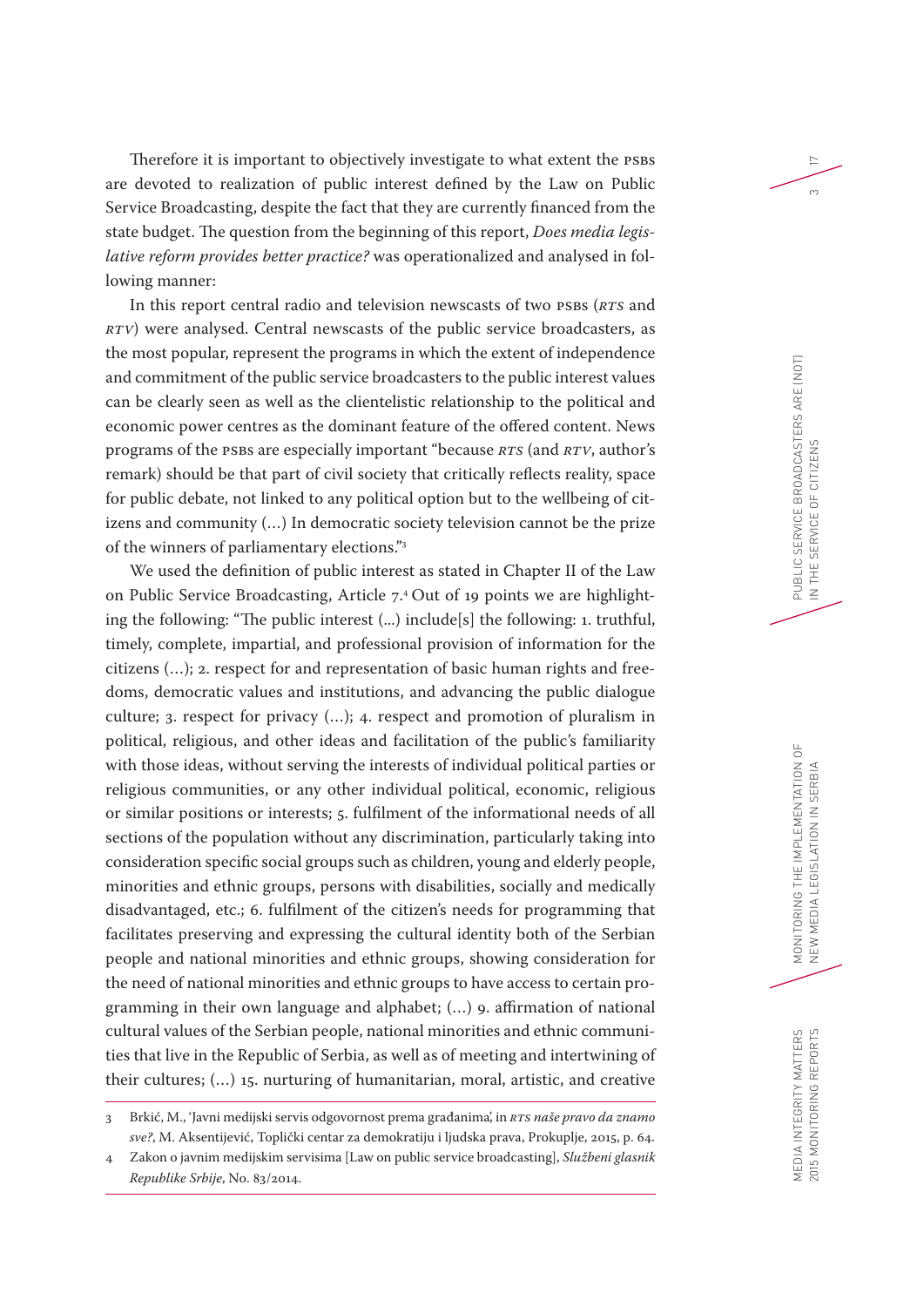values; 16. fulfilment of the citizens' need for entertainment, recreation, sports, and other areas; (…)."

The method used in the analysis was the critical analysis of media discourse which according to Teun van Dijk (2009) is "not just any social or political research (...) It is premised on the fact that some forms of text and talk may be *unjust*. One of the tasks of critical discourse analysis is to formulate the norms that define such 'discursive injustice'. CDS aims to expose and help to combat such injustice. It is problem-oriented rather than discipline – or theory-oriented. Such a research policy presupposes an ethical assessment, implying that discourse as social interaction may be illegitimate according to some fundamental norms, for instance those of international human and social rights."5

Based on these 19 points stipulated in the Law on Public Service Broadcasting, a coding protocol for the critical discourse analysis of the Central newscasts of RTS and RTV was created. The codebook contained 19 categories and a total of 153 variables with a focus on who had the "chance" to be directly quoted in the central newscast, and the frequency of representing either the subject or object of the news - who had the chance to serve as a source of information. Or more precisely, who did the journalists recognize as a source of information of public interest, based on their own professional capacity and in accordance with the editorial policy? The basic premise is that the one who controls the public discourse (media) has the power in society.

Therefore the media integrity research should analyse the manner of approach and usage of discourse by those who have the power. In the research, the answer to following questions must be given: "who has preferential access to journalists, who will be interviewed, quoted and described in news reports, and whose opinions will thus be able to influence the public? That is, through access to the mass media, dominant groups also may have access to, and hence partial control over the public at large." (Van Dijk 2008). These concerns, according to Van Dijk, $^6$  primarily refer to the powerful and influential, and not to marginalized media, which have no influence on public opinion. And PSBs are the powerful media - by their coverage zone, mandatory presence in all cable and satellite networks (the principle of "must carry" and "must offer"), significant production capacities which they own, legal obligations on the category and content of the program, and the target groups that they must address (the entire population, from children to the elderly, including all marginalized groups).

At the same time, bearing in mind that the Law on Public Service Broadcasting is not clear on who will control the integrity of PSBs, the studies as this one importantly contribute to initiating a public debate on the functioning of PSBs. It should also answer the question whether slogans promoting the 17

<sup>5</sup> Van Dijk, T. A., 'Critical Discourse Studies: A Sociocognitive Approach', in *Methods of Critical Discourse Analysis*, (eds.) R. Wodak and M. Meyer, Sage, London, 2009, p. 63.

<sup>6</sup> Van Dijk, T. A., *Discourse and Power*, Palgrave Macmilan, New York, 2008, pp. 16–20.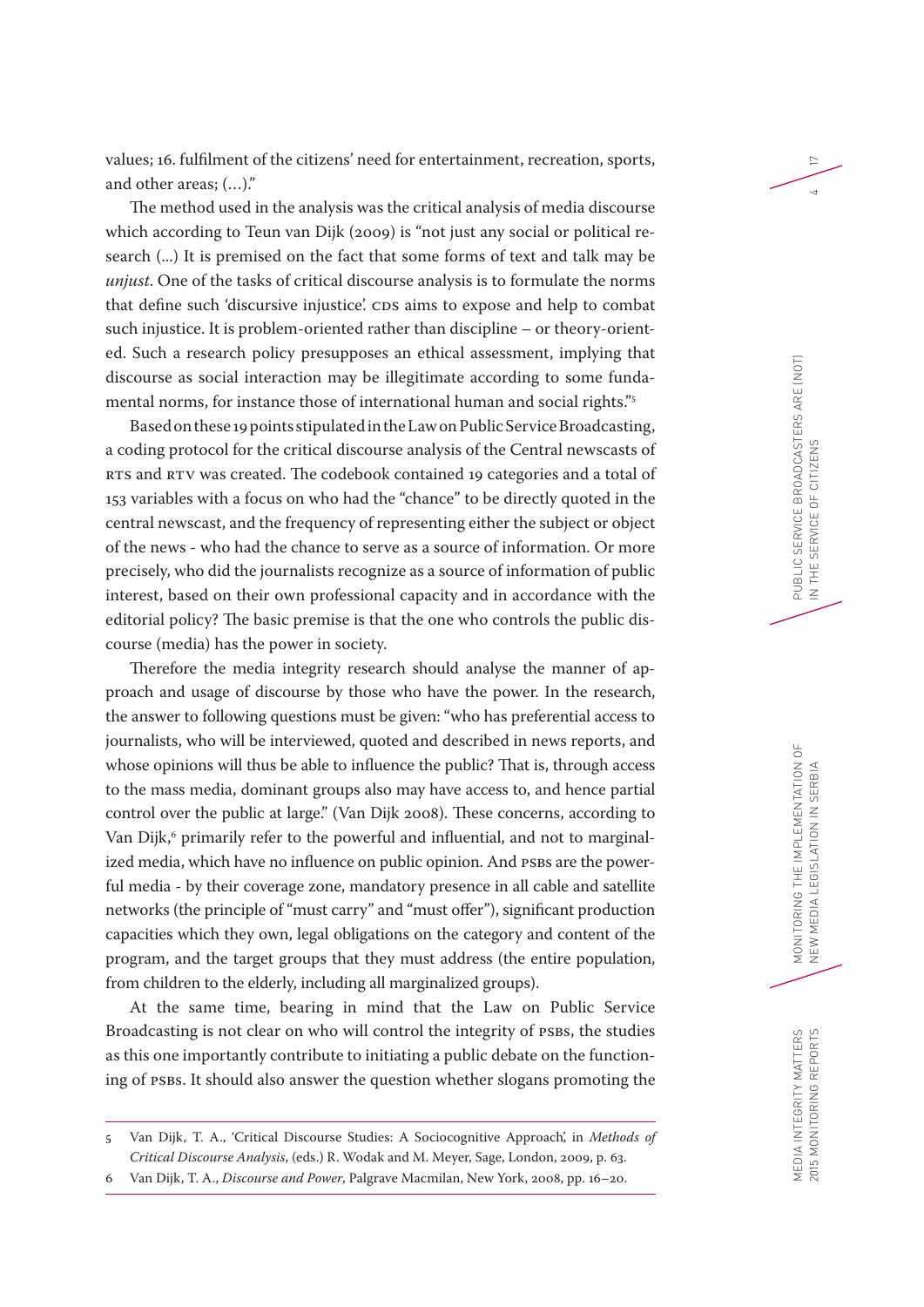*RTS* (*RTS property of the citizens of Serbia*; *Your right to know everything*; *Public Service of European Serbia*) and *RTV* (*Closer to you*, *On the move*; *Primarily, Vojvodina*; *Save our public service media*) are reflecting their editorial policy as public service media for all citizens whose focus is exclusively serving the public interest.

The research corpus incorporates a total of 84 central radio and television newscasts of both public broadcasters (*RTV* and *RTS*) in the Serbian and Hungarian languages, sampled on even days of March 2015. The research was implemented by the monitoring team of the Novi Sad School of Journalism under the guidance of Prof. Dubravka Valić Nedeljković.

The total duration of the recorded programs is 2520 minutes, out of which 840 minutes is in the Hungarian language.7 The unit of analysis was a radio/ TV report, from lead-in to lead-out, including all associated elements. A total of 1474 reports in Serbian language (742 television and 732 radio reports) were analysed, of which: 248 *RTS* radio reports, 232 *RTV* radio reports; 250 *RTS* TV reports, 294 *RTV* TV reports; and in the Hungarian language total 450 reports (252 radio and 198 television reports).

## $\mathcal{P}$ RESULTS OF THE MONITORING: PUBLIC INTEREST IN PUBLIC MEDIA

The results of the critical analysis of media discourse of radio and television central newscasts in the Serbian and Hungarian languages indicate both positive and negative sides of editorial policies of *RTS* and *RTV* in relation to the (lack of) realization of the legally established public interest in the context of budget financing after adoption of the new Law on Public Service Broadcasting in 2014. They also indicate some elements of clientelistic relations of public service broadcasters toward individual centres of power on whom their budgetary financing depends. At the same time, the discourse analysis reads messages at the implicit level that are not correlated with the declared mission of public service media expressed in the shortest slogans that *RTS* and *RTV* are daily addressing the wide Serbian audience in the form of self-promotion.

17

 $\overline{5}$ 

<sup>7</sup> Central newscasts in the Hungarian language were selected due to a fact that the program of *RTV* in this language is the most advanced and complex (radio program is broadcasted 24 hours per day, and television program 17.5 hours a week, in the last year a total of 91,201 minutes) compared to programs in other minority languages in Serbia. At the same time, Hungarian community is the most influential minority in Serbia. The political party with the prefix "Hungarian" (SVM) is a parliamentary party on both provincial (7 delegates) and national levels (5 delegates). The leader of SVM is the president of the Vojvodina Assembly.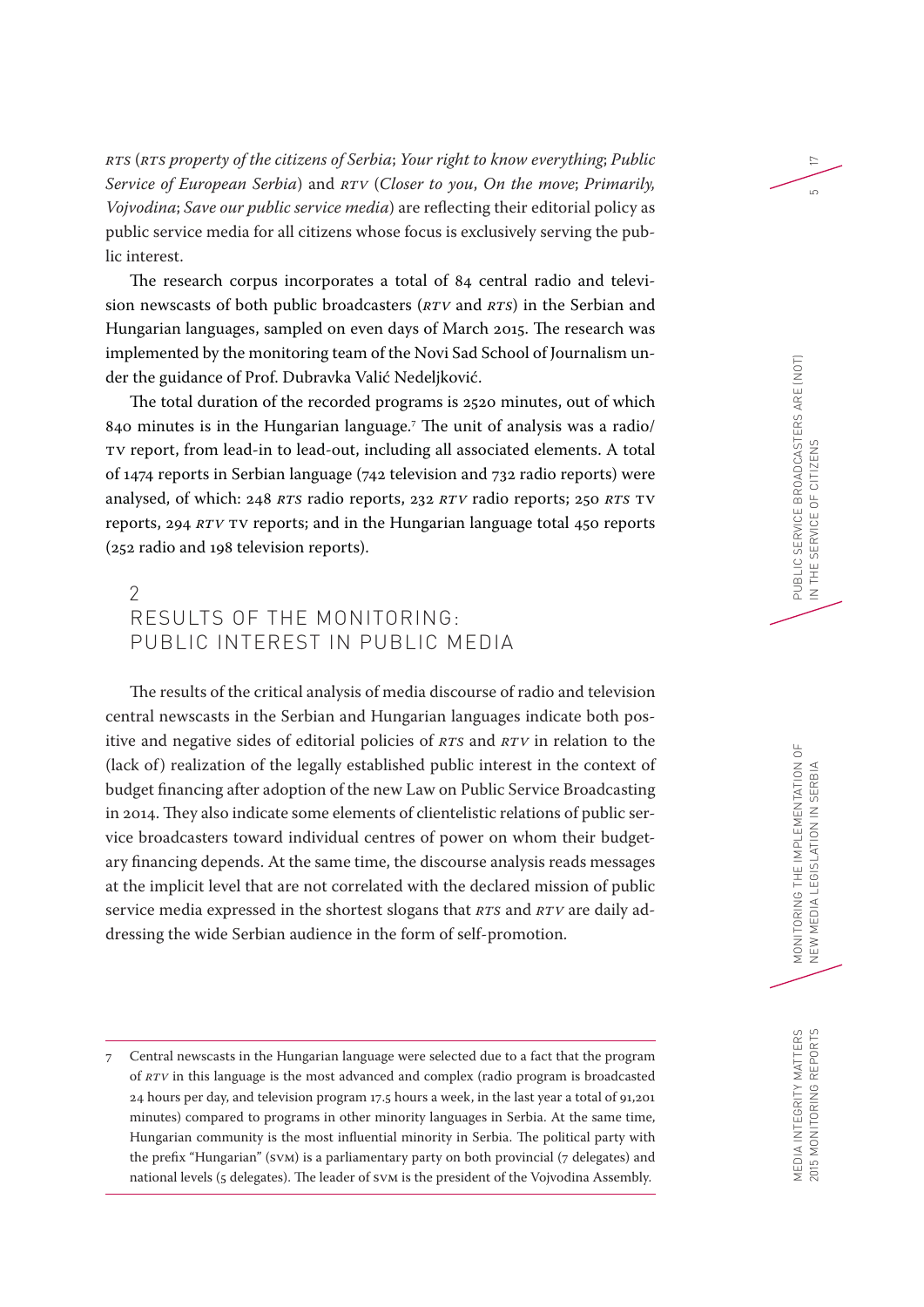#### 2.1

#### POSITIVE CHARACTERISTICS

Central newscasts showed a variety of *genres*. The most common are the *news* and *reports.*<sup>8</sup> Genre diversity indicates the editorial concept by which the significance to events, phenomena and people is given through *form* (media genre) of information processing, as well as by the *ranking* of the published content (the position within the central newscast). Genre diversity was also detected in earlier researches conducted by the Novi Sad School of Journalism from 2006 to 2014.9

*Authorship* as the category indicates the capacity of the personnel and technical/technological competitiveness of the media in the overall media scene in a given context as well as the level of journalistic engagement. In the analysed programs, authorship is known in high percentage in all of the observed reports (91 percent in the *RTV* central newscast in Serbian language, 64 percent in the *RTV* central newscast in the Hungarian language, 62.03 percent in the *RTV* radio central newscast in the Hungarian language, 54 percent in the *RTS* evening central newscast "Dnevnik"). Considering that unsigned news are mostly short agency news, world news taken from other media, as well as short sports announcements and reports from sporting events we can conclude that PSBs` journalists are considerably engaged in covering the topics important for realising the public interest.

The observed central newscasts are *thematically diverse*. In this analysis, there were 14 groups of topics from Serbia. The global events were observed within one topic ("World") as a 15th variable. In all observed central newscasts the most common topics were domestic politics, economy, world and sports. However, they were not represented in the same proportion in all observed

9 All reports and publications are available at www.novinarska.skola.ogr.rs.

17

 $\sim$ 

<sup>8</sup> Share of *news* was 55 percent in the newscast "Novosti" of *Radio Novi Sad*, *RTV*; 63.29 percent in radio programs on *RTV* in the Hungarian language), then followed by *reports* (43.94 percent in "Híradó" - television central newscast in the Hungarian language on *RTV*) and *statements* (10 percent in TV "Dnevnik" of *RTS*; 12.66 percent on *RTV* radio newscast in Hungarian); *features* have also been noted, which indicates the professional competence and well developed production capacities of PSBs, as well as the recognition of the importance of the topics explored because they serve the public interest (4.04 percent in "Híradó" *RTV* newscast in the Hungarian language, Radio Belgrade - "Novosti dana"); *radio packages* (26 percent in "Novosti dana" of *Radio Belgrade*, *RTS*), *TV packages* (23 percent "Vojvođanski dnevnik" *RTV*); *hybrid forms* (6 percent "Novosti dana" of *Radio Belgrade*, *RTS*, and 6 percent "Novosti" of *Radio Novi Sad*, *RTV*), followed by *interviews*, although in a small percentage (1 percent "Novosti dana" of *Radio Belgrade*, and 3 percent "TV "Dnevnik" of *RTS*.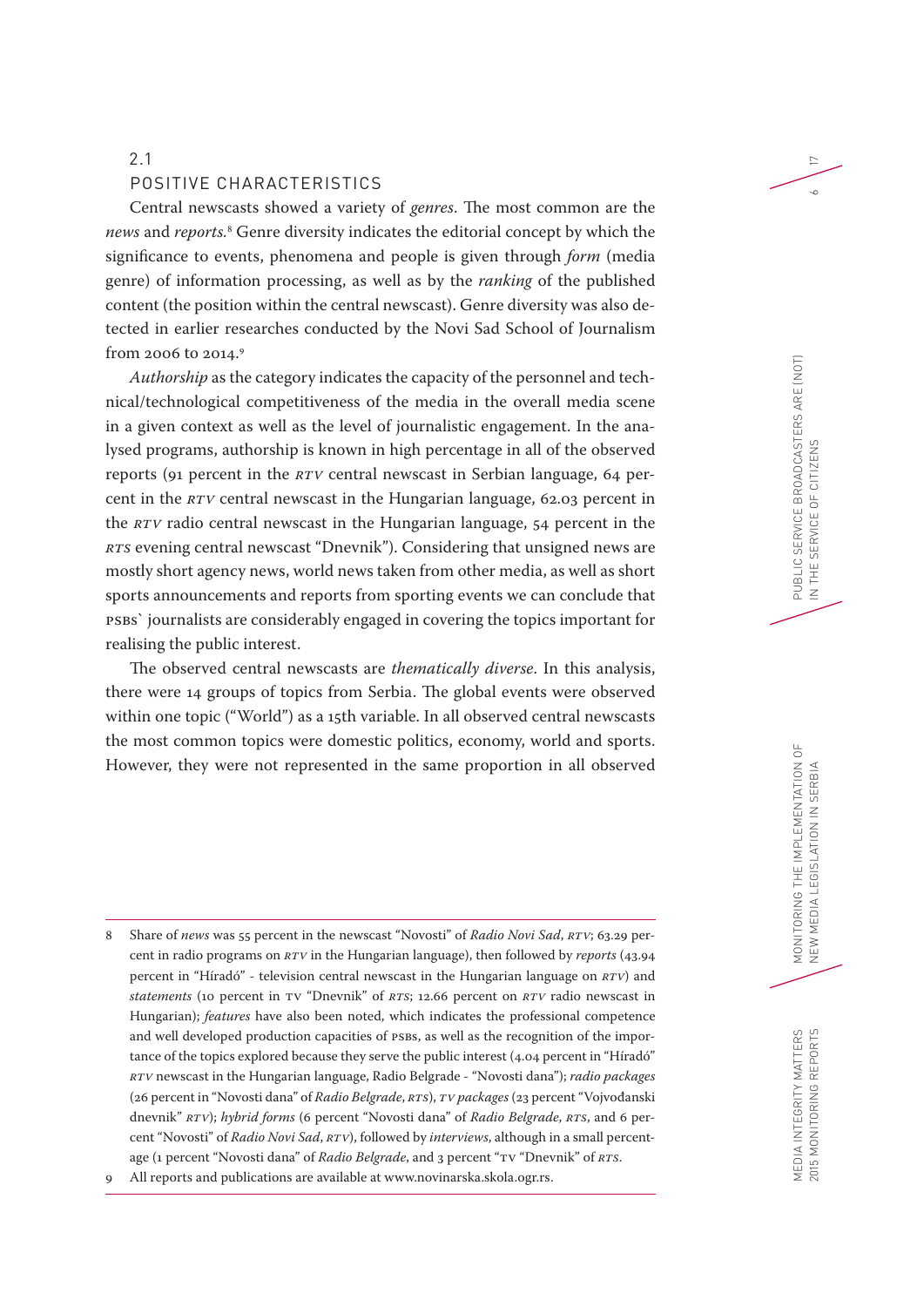programs and on every media. 10 In terms of frequency, culture is the most common topic in "Vojvođanski dnevnik" on *RTV*, but real representation is actually smaller because in majority of cases it is represented in short flash-news and statements, with the lack of analytical genres and media initiatives. RTV central newscast in the Hungarian language is the only program which recognized the topic of language as a matter of public interest. In this way, the public service covers the themes which are of great importance for the minority as an element of the preservation of national identity and against assimilation.

The thematic diversity indicates that the PSBs focus in 2015 compared to the previous years<sup>11</sup> completely shifted towards economic issues, which is understandable when one bears in mind the deep crisis and unemployment. The election campaign of 2014 also had economic issues in the focus of attention of all participants (Pralica 2014). The shift from politics to economics indicates that political power centres understood a "question of all questions" for the citizens of Serbia is no longer Kosovo<sup>12</sup> but "how to find a job".

Politics as such is also no longer the main topic, *RTV* and *RTS* are more focused on the economy. In television news in the Serbian and Hungarian languages of *RTV* a constant topic is agriculture, which is of great importance for predominantly agricultural Vojvodina. This is the first time since 2006 that the topic of agriculture is so systematically addressed in the central newscast of *RTV*, which in this way responded to the basic public interest of the citizens of Vojvodina, namely the development of agriculture as the chance for economic recovery.

Europe as a topic is reduced solely to the negotiations led by the officials and the conditions that are set by the EU. In the central newscast of the PSBs, fostering a European spirit and European values, so promoted in their promotional slogans is reduced to a minimum. Reports from Brussels are broadcasted only when Serbian politicians are attending the meetings or when reporting about some negative phenomena (strikes, demonstrations, fraud, plagiarism...). This "model "EU in small portions" (usually on the occasion of an excess) can

- 10 "Novosti dana" on *Radio Belgrade* devoted majority of the aired time to the economy topics (18 percent) and world topics (18 percent); *Radio Novi Sad* to economy (14 percent) and sports (13 percent); central newscast in the Hungarian language on *RTV* to domestic politics (24.75 percent) and economy (27.27 percent); *RTS* central newscast "Dnevnik" to sport (19 percent), world (15 percent) and domestic politics (14 percent). *RTV* central newscast in Serbian language devoted majority of its time to the culture (17 percent) and agriculture (13 percent) topics. Within the *RTV* radio central newscast in Hungarian language greatest attention was dedicated to the economy topics (35 percent) and domestic politics (20.63 percent).
- 11 The monitoring results conducted from 2006 to 2015 by Novi Sad School of Journalism are available at: http://www.novinarska-skola.org.rs/sr/?page\_id=164&lang=en. Accessed 1 July 2015.
- 12 Kosovo, which in the earlier research positioned as a highly frequent topic, was not recorded as relevant topic in the central newscast of *Radio Novi Sad* and *RTV* in the Hungarian language. In other programs the presence of this topic is about 4 percent – the same as topics about education, human rights, justice, crime etc.

R<br>A<br>H ECONOMIC ISSUES ARE IN FOCUS OF CENTRAL NEWSCASTS OF BOTH PSBs IN SERBIA.

17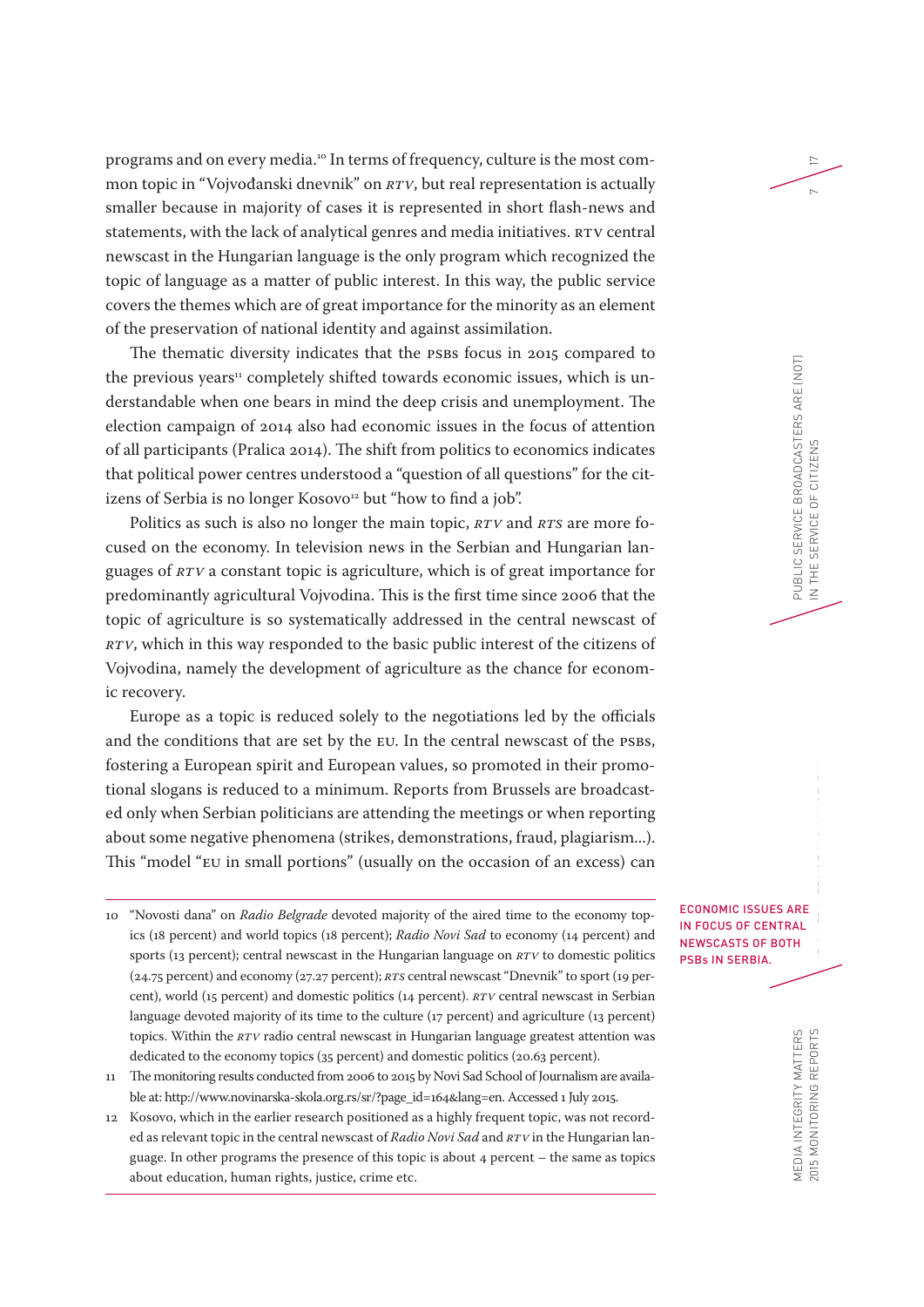not replace the strategic implantation/incorporation of the European way of thinking in the daily TV program and vocational (journalistic/editorial) DNA of modern media public service."13

The topics concerning education, language, art, science and religion are marginally represented in the central newscast on *RTS*, and slightly more on *RTV*. Bearing all in mind, in the monitored period *RTV* fostered greater thematic diversity than RTS14. The Law on Public Service Broadcasting, Article 7 stipulates that programs must achieve "impartial coverage of political, historical, economic, social, medical, cultural, educational, scientific, environmental, and other issues, enabling equal encounters of different views". According to the topic ratio we can conclude that this obligation of PSBs has not been fully met.

2.2

## NEGATIVE CHARACTERISTICS

*Subjects* imply the persons which media gave the chance to advocate their opinions as directly quoted source, present them straight to the public and enlist free publicity. In this research 17 "domestic" and one "foreign" subject variables were sampled. Among the *domestic* most frequent subjects were the decision makers – representatives of the government and the state apparatus.

Significant importance was given to the Prime Minister Aleksandar Vučić especially in TV "Dnevnik" on *RTS*. In 14 observed TV central newscasts on *RTS*, Prime Minister Aleksandar Vučić was directly quoted in 28 reports. He is also the most common subject in regards to the time of direct quotation. In addition to the topics on domestic policy, which is in the domain of his jurisdiction, the Prime Minister appeared as a relevant subject several times in the same program, commenting on the topics regarding economic issues, anniversaries (the murder of Prime Minister Zoran Đinđić), crime (child abduction), crisis situations (the fall of the helicopter, plane crash), foreign policy (Summit in Vienna), donations (on the occasion of opening the new building of the embassy, the Japanese government donated 150 ecological cars to the Serbian Government), International Women's Day (visited women working in customs and congratulated them on their holiday), and even sports. According to Herbert Gans (1979), there are eight enduring values in news stories that the media builds their stories around and focuses on.<sup>15</sup>

According to the results of this research regarding the subject of media reporting of the PSB, we can conclude that the *leadership value* appears as a fundamental value represented in the editorial policy of a public service of Serbia.

17

 $\infty$ 

MONITS<br>The Implementation of the Implementation of the Implementation of the Implementation of the Implementation of S<br>NEW MEDIA LEGISlA FREQUENCY AND DURATION OF THE DIRECT QUOTATION OF THE PRIME MINISTER ALEKSANDAR VUČIĆ AND REPRESENTATIVES OF THE RULING COALITION IN THE CENTRAL NEWSCASTS HAS INCREASED SINCE THE RTS IS BEING FINANCED FROM THE STATE BUDGET IN ACCORDANCE TO THE NEW LAW ON PUBLIC SERVICE BROADCASTING.

<sup>13</sup> Brkić, M., 'Javni medijski servis odgovornost prema građanima', 2015, p. 56.

<sup>14</sup> Results of the thematic diversity of *RTS* are in high accordance with the results of the research "Citizens' influence on media" conducted by Educational Center of Leskovac. See Edukacioni centar Leskovac, *Uticaj građana na medije*, 2014.

<sup>15</sup> Gans, H., *Deciding What's News: A Study of CBS Evening News, NBC Nightly News, Newsweek and Time*, Random House, New York, 1979.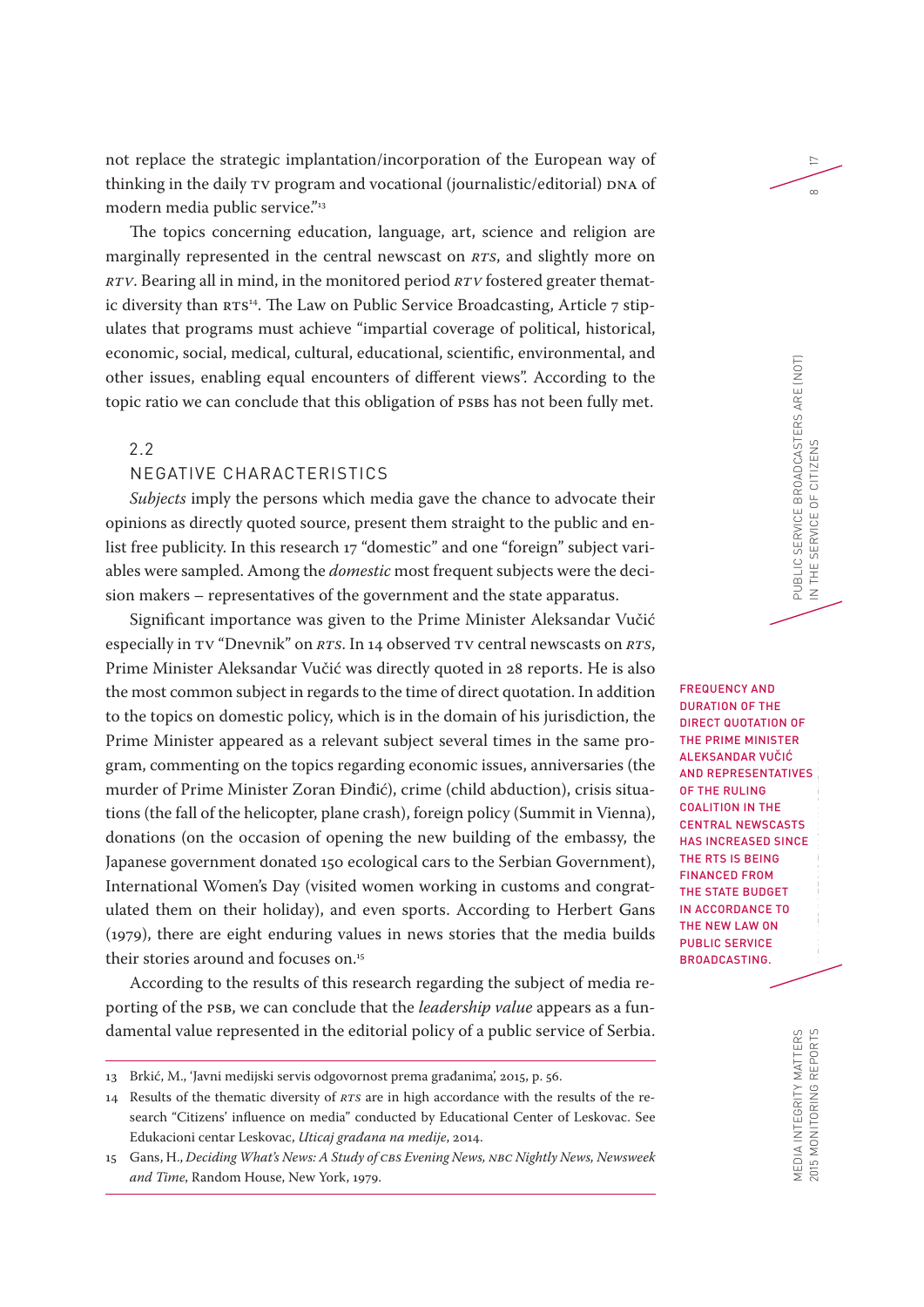Already registered in the previous research, frequency and duration of the direct quotation of the prime minister and representatives of the ruling coalition in the central newscasts has increased since the *RTS* is being financed from the state budget in accordance to the new Law on Public Service Broadcasting. For example, in 2014 during the election campaign, Aleksandar Vučić was absolutely the most frequently mentioned actor in the central newscast on *RTV* in Serbian language, he was present in 8.62 percent of the analysed corpus.<sup>16</sup> The increased frequency of his appearance can be explained by the pre-election campaign, but the fact that he was most frequently represented is indicative. In monitoring of the 2012 elections when his party was in opposition, they were, comparing to the results of this research, significantly less frequent in the central newscast on *RTV*. At that time the most frequently represented was the ruling party and its coalition partners DS - 29 percent, SPS - 10 percent while opposition SNS - 9 percent, which is about five times less.17 In the central newscast of the *RTS* the ruling coalition was more frequently represented, but the imbalance was not as significant as on *RTV*: DS - 16 percent, SPS - 12 percent and the opposition SNS, 11 percent.18

However, in 2015 as it is indicated by the results of monitoring presented here, these numbers have significantly increased. Only in central newscast on *Radio Belgrade*, the presence and direct citations of the ruling party SNS is 56 percent and in television central newscast of *RTS* 66 percent. It has increased five times in radio newscasts and six times in television newscasts since this party came to power. Clientelism of the public service is evident ever since the volume of budget financing depends on the ruling party.

Unlike *RTS*, the provincial public service broadcaster *RTV* was not keeping the Prime Minister in focus, at least not to that extent (with the exception of the TV news in the Hungarian language). Much more common were the actors from the field of education, science, culture, media and trade unions. Even the Prime Minister of Vojvodina was very little represented, for example, in the

17 Pralica, D., 'Koga je izabrala vojvođanska televizija?' in *Koga su mediji izabrali... a šta su partije nudile? Monitoring medijskog izveštavanja, promotivnih političkih TV spotova i partijskih sajtova u predizbornoj kampanji za lokalne, pokrajinske,republičke i izbore za predsednika Srbije 2012 sa uputstvima za bolju praksu*, (eds.) D. Valić Nedeljković and D. Pralica, Novosadska novinarska škola, Novi Sad, 2012, p. 26. Available at: http://www. novinarska-skola.org.rs/sr/wp-content/uploads/2010/07/Medijska-sfera-konacno.pdf. Accessed 1 July 2015.

17

FD IN A NEW MEDIA LEGISlation in Serbia Legislation in Serbia Legislation in Serbia Legislation in Serbia Legislation i THE PRESENCE AND DIRECT CITATIONS OF THE RULING PARTY SNS HAS INCREASED FIVE TIMES IN RADIO NEWSCASTS AND SIX TIMES IN TELEVISION NEWSCASTS OF RTS SINCE THIS PARTY CAME TO POWER.

<sup>16</sup> Koprivica, K., 'Rezultati monitoringa informativnog programa Radio-televizije Vojvodine redakcije programa na srpskom i hrvatskom jeziku tokom predizborne kampanje za parlamentarne izbore 2014. godine', in *Koga su mediji izabrali, a šta su partije nudile: medijski monitoring predizborne kampanje*, (ed.) J. Matić, Novosadska novinarska škola, Novi Sad, 2014, p. 265. Available at: http://www.novinarska-skola.org.rs/sr/wp-content/uploads/2014/07/Kogasu-mediji-izabrali-a-sta-su-partije-nudile-2014.pdf. Accessed 1 July 2015.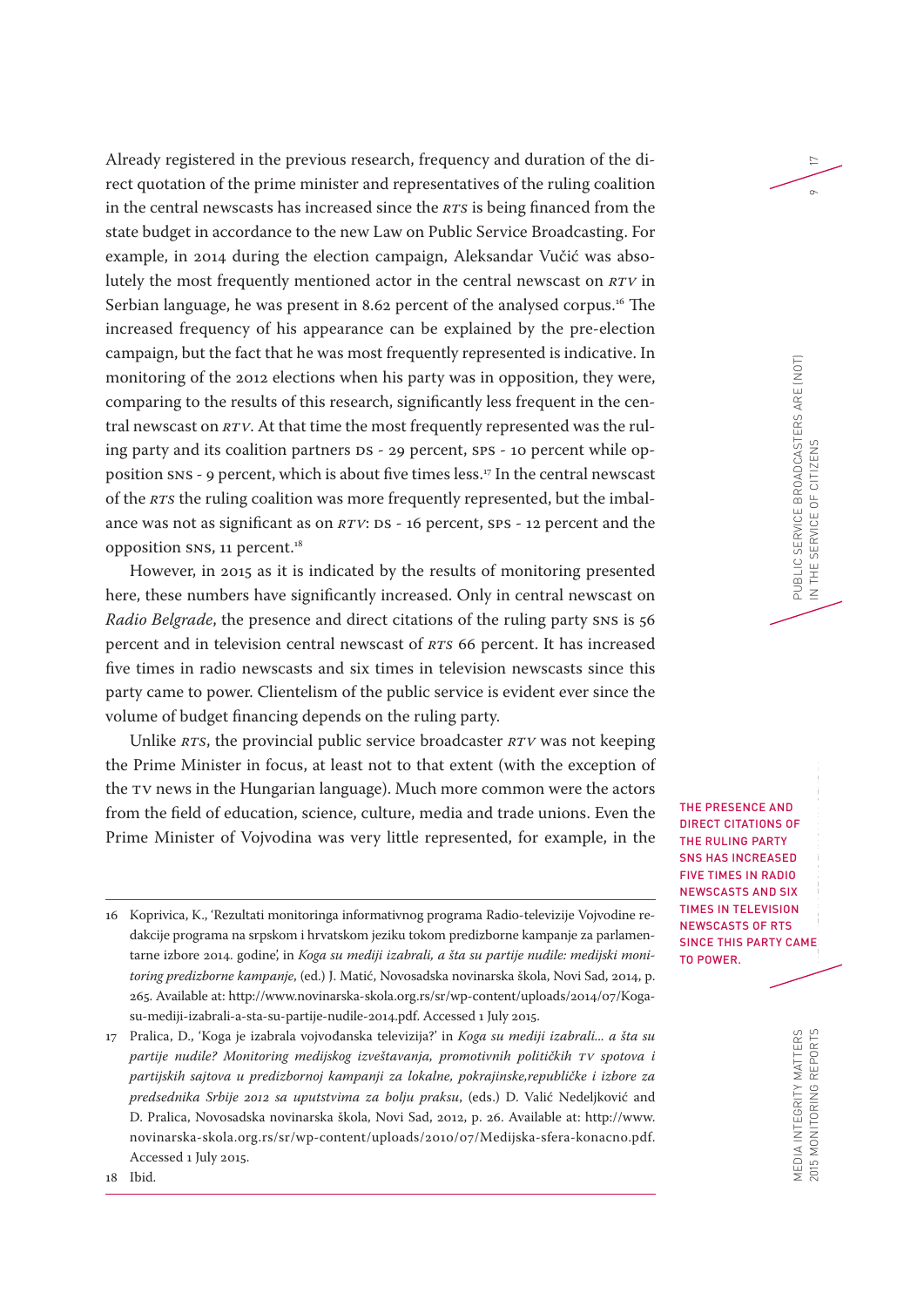"Novosti" on Radio Novi Sad not once, and in TV news of *RTV* in Serbian language 1 percent and in the Hungarian language 0.99 percent.

When we consider the *political orientation of the subjects*, the majority of media space in all monitored media (except TV central newscast of *RTV* in the Hungarian language which mostly represents Alliance of Vojvodina Hungarians) is given to the ruling coalition, and within it, the SNS dominates.<sup>19</sup> Obviously, favouring the current republic government collides with the legal obligation of fostering pluralism of political ideas as the basic principle in meeting the public interest. For example, the oppositional Democratic Party has established a "shadow government" whose activities are only reported on *RTV*. *RTS* completely ignores this aspect of political advocacy. The current president of the DS and the initiator of the "shadow government" is the Prime Minister of Vojvodina, largely marginalized by the republic government in every aspect. The exception is *RTV* central radio newscast in the Hungarian language in which the subjects are rarely identified as political actors, and the political affiliation of objects is the most common with the DS and LSV by 33.33 percent and Alliance of Vojvodina Hungarians 16.67 percent.

Subjects and topics from Vojvodina are completely absent from the central newscast of RTS. The reporting is influenced by the fact that the ruling party in Vojvodina is still Democratic Party, while at the republic level the ruling coalition is led by SNS. For example on 16 March 2015 *RTS* did not report on the negotiations for the reconstruction of the Vojvodina government. Neither the public broadcaster on republic level reported in its central newscast that on the 18 March 2015 the Vojvodina opposition, including the active participation of delegates SNS in the provincial assembly, was outvoted when they initiated the change of the symbol of Vojvodina (coat of arms and flag). Belgrade centricity is characteristics of all central newscasts of PSBs.20 All of this indicates that the dominant characteristic of *RTS* primarily, and to an extent, *RTV*, is omnipresent centralisation of information sources. Messages to citizens through public services (whose main task is the realization of public interest in informing all the citizens of Serbia) are sent by centres of political power which are, as

MONITORING THE IMPLEMENT SUBJECTS AND TOPICS FROM VOJVODINA ARE COMPLETELY ABSENT IN THE CENTRAL NEWSCAST OF THE NATIONAL BROADCASTER RTS.

17

 $\supseteq$ 

<sup>19</sup> *Radio Belgrade* 56 percent, *Radio Novi Sad* 34 percent, TV central newscast on *RTV* in Serbian language 48 percent, *RTS* TV central newscast 64 percent.

<sup>20</sup> The results of the analysis of the category "location" in all central newscasts of PSBs, in the monitored period are: in "Novosti dana" (*RTS, Radio Belgrade*) 50 percent of the published content is about the events from Belgrade, 0 percent from Novi Sad, 24 percent elsewhere in Serbia and 20 percent world news. In the *RTS* TV "Dnevnik" 26 percent of the content is located in Belgrade, Serbia in general (not naming a specific location) 30 percent, from Novi Sad only 1 percent, Vojvodina 2 percent, other cities in Serbia 13 percent. Belgrade is the most common location in central newscast of *RTV* (radio central newscast in Serbian language 29 percent, TV central newscast in Serbian language 25 percent, TV central newscast in the Hungarian language 40.91 percent, radio central newscast in Hungarian 30.38 percent).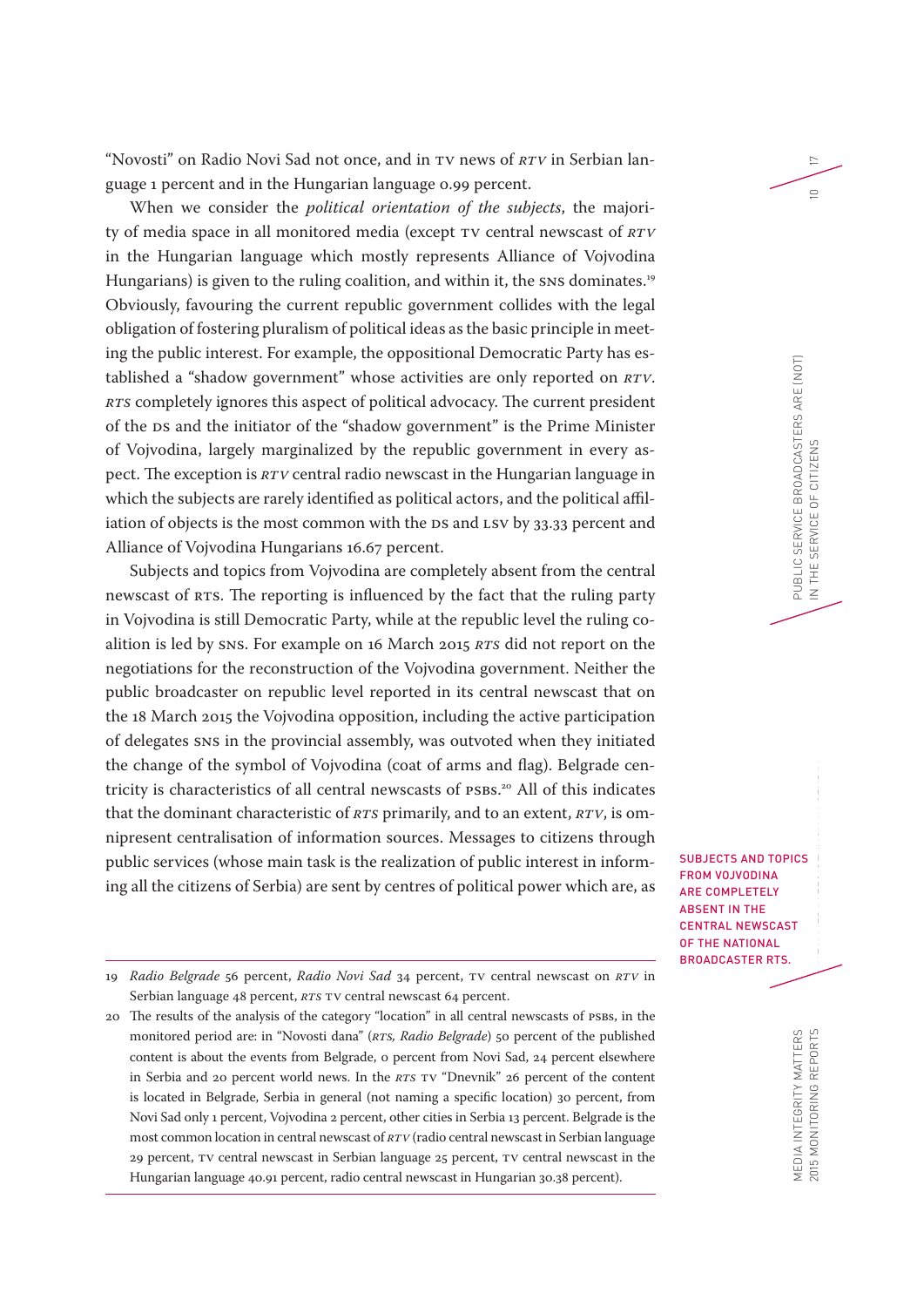all institutions of political and economic power, concentrated in the country's capital.21 Pluralism and diversity are absent.

Representatives of the European Union, the MMF, the World Bank, ambassadors and foreign investors most frequently appeared as *foreign subject* in the PSBs local news covering the topics in economics and foreign policy, while in the world news most frequent subjects were foreign officials and relevant local sources of foreign affairs. Other subjects from foreign countries are athletes, artists, scientists and others.

PSBs do not include views and arguments of the *representatives of general public* in the public debate on topics that are of interest of citizens. Representatives of the general public usually appeared as a non-personalized objects. As subjects and as objects they most frequently appeared as eye witnesses, victims or families of victims, or as a problematic actor in social crisis situations (strike, protest).

*Vulnerable groups* – women, people with disabilities, socially disadvantaged and other socially vulnerable and socially marginalized groups – are not recognized as relevant subjects in PSBs central newscasts.22 In this corpus, children were more frequently represented than usual because of the nature of the current daily events (kidnapping of a child in a public place, a baby who was killed in an accident in a helicopter crash) which could not be ignored.

*Women* are significantly underrepresented as sources of information<sup>23</sup>, which makes them invisible in society, though they are the majority of the total population. Public service broadcasters, with a few exceptions, do not have gender-sensitive editorial policies<sup>24</sup> which directly violates Article 7 of the 2014

- 21 Similar results were obtained in the research of the Educational Center of Leskovac, which monitored the RTS news program in the spring of 2014. Also Blagojević, P., 'RTS "Vaše pravo da znate sve…", in *RTS naše pravo da znamo sve?*, (ed.) M. Aksentijević, Toplički centar za demokratiju i ljudska prava, Prokuplje, 2015, p. 89.
- 22 They are most frequent in the "Novosti dana" on *Radio Belgrade* (children 21 percent, socially/medically disadvantaged 33 percent); in the "Novosti" of *Radio Novi Sad* (children 22 percent, women 13 percent and ethnic minorities 12 percent); the *RTS* TV "Dnevnik" (children 14 percent and the rest is negligible); in *RTV* central newscast in Serbian "Vojvođanski dnevnik" (children 29 percent and ethnic minorities 24 percent); in TV news in the Hungarian language (children 3.54 percent, ethnic minorities 4.55 percent), the radio news represent the young people 42, 86 percent which is an exception from the entire corpus, and also the national minorities 38.10 percent).
- 23 In the central newscast of *Radio Belgrade* women are represented as subjects only in 18 percent of cases and in 14 percent of cases as objects; in the news programs of *Radio Novi Sad* women are subjects in 21 percent of cases, and objects in much the same; in the TV *RTS* 19 percent as subjects, 22 percent as objects; in "Vojvođanski dnevnik" of *RTV* 21 percent as the subject and 27 percent in the role of the object; in the central television newscast in the Hungarian language on *RTV* 39.41 percent as subject and 19.44 percent as object; and on the radio as relevant subject 16.58 percent, and as object 41.67 percent.
- 24 The same was concluded by Educational Center Leskovac, in the 2014 study "Uticaj građana na medije" (The citizens' influence on the media).

L<br>S<br>Al VULNERABLE SOCIAL GROUPS ARE NOT RECOGNIZED AS RELEVANT SUBJECTS IN THE PSBs CENTRAL NEWSCASTS.

17

 $\overline{\phantom{0}}$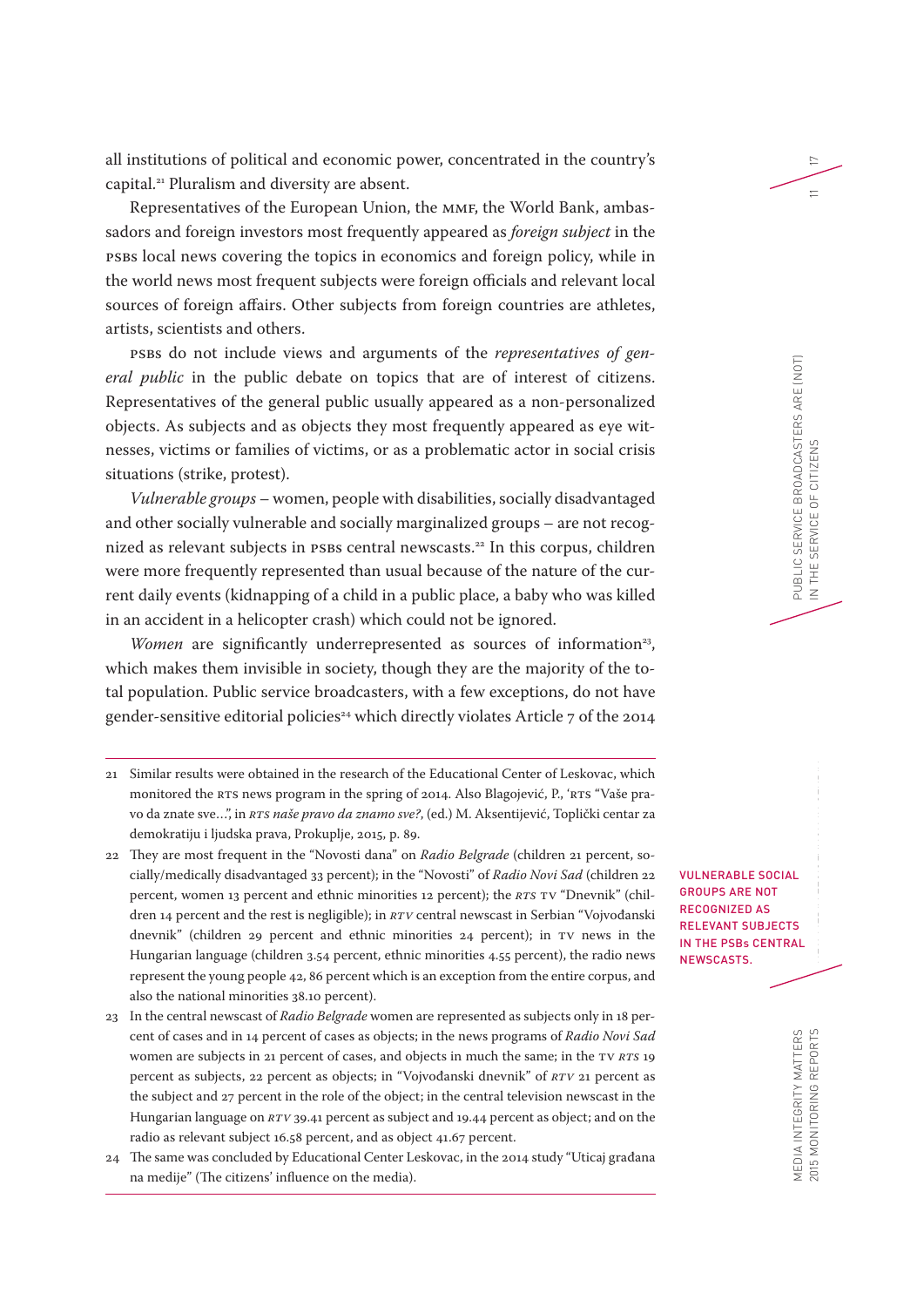Law on Public Service Broadcastings and the 2009 Law on the Prohibition of Discrimination.

Not a single directly quoted subject in the observed PSBs central newscasts was speaking in one of the minority languages in official use. This indicates a substantial marginalization of minorities, and ignoring the equality of languages that are in official use, but also the non-inclusion of national minorities in public life and public debate on issues of public interest.

It should be noted that public service broadcasters have *not sufficiently critically reflected and analysed the everyday events* (politics, economy, culture, health...) in the monitored period (March 2015). The attitude of the subjects towards the objects, observed in all programs, was predominantly positive. For example, in the "Novosti dana" on Radio Belgrade, closely twice more often than negative, while the *RTS* even two and a half times more positive than negative; in TV central newscast of *RTV* in Serbian language 2.8 times more often positive. Only the radio central newscast in the Hungarian language has equally distributed the attitude of actors to objects.<sup>25</sup>

Besides the attitude of subjects towards objects, this conclusion is supported by the finding that *media initiative* in this corpus is very low. Given that the media initiative is a reflection of the independent editorial selection of the topics to be analytically processed and put on the social agenda as a matter of public interest on which the community should discuss, the absence of this kind of a good practice implies a decrease of the media integrity. Compared to the analyses of the *RTS* "Dnevnik" in 2013/2014 when the "third of the total number of reports were media initiatives"<sup>26</sup> in this corpus in the same central newscast, they are presented in only 8 percent of cases, while the reporting on actual events takes 81 percent of the cases. So the role of the media is reduced to the transmission of information on the functioning of government in which a large percentage are protocol-related news, more precisely, when did someone met somebody, without analysis of the results of those events.

The state is on various grounds the biggest advertiser in Serbian media<sup>27</sup>, which enables the direct influence on the editorial policy. The *analysis of the advertising blocks* within central newscasts on *RTV* and *RTS* found that broadcasted TV commercials were, among others, advertised by economic entities from the field of insurance, gambling, telecommunications, whose owner is still the state of Serbia (DDOR, the State Lottery of Serbia and Telekom Serbia). This kind of advertising is an additional form of state financial control of PSBs.

MONITORING THE IMPLEMENTATION CONTINUES.<br>The IMPLEMENTATION OF IMPLEMENTATION CONTINUES.<br>The IMPLEMENTATION OF IMPLEMENTATION CONTINUES. NEW MEDIA LEGISLATION IN SERBIA THE ROLE OF THE PSBs IS REDUCED TO THE TRANSMISSION OF INFORMATION ON THE FUNCTIONING OF THE GOVERNMENT.

17

 $\subseteq$ 

<sup>25</sup> It was 29.67 percent positive, 22 percent negative, 20 percent positive and negative and 27 percent neutral.

<sup>26</sup> Educational Center Leskovac, "Uticaj građana na medije" (The citizens' influence on the media), 2014.

<sup>27</sup> Savet za borbu protiv korupcije, *Izveštaj o vlasničkoj strukturi i kontroli medija u Srbiji*, Beograd, 2015. Available at: http://www.antikorupcija-savet.gov.rs/Storage/Global/ Documents/izvestaji/izvestaj%20mediji%2026%2002.pdf. Accessed 23 April 2015.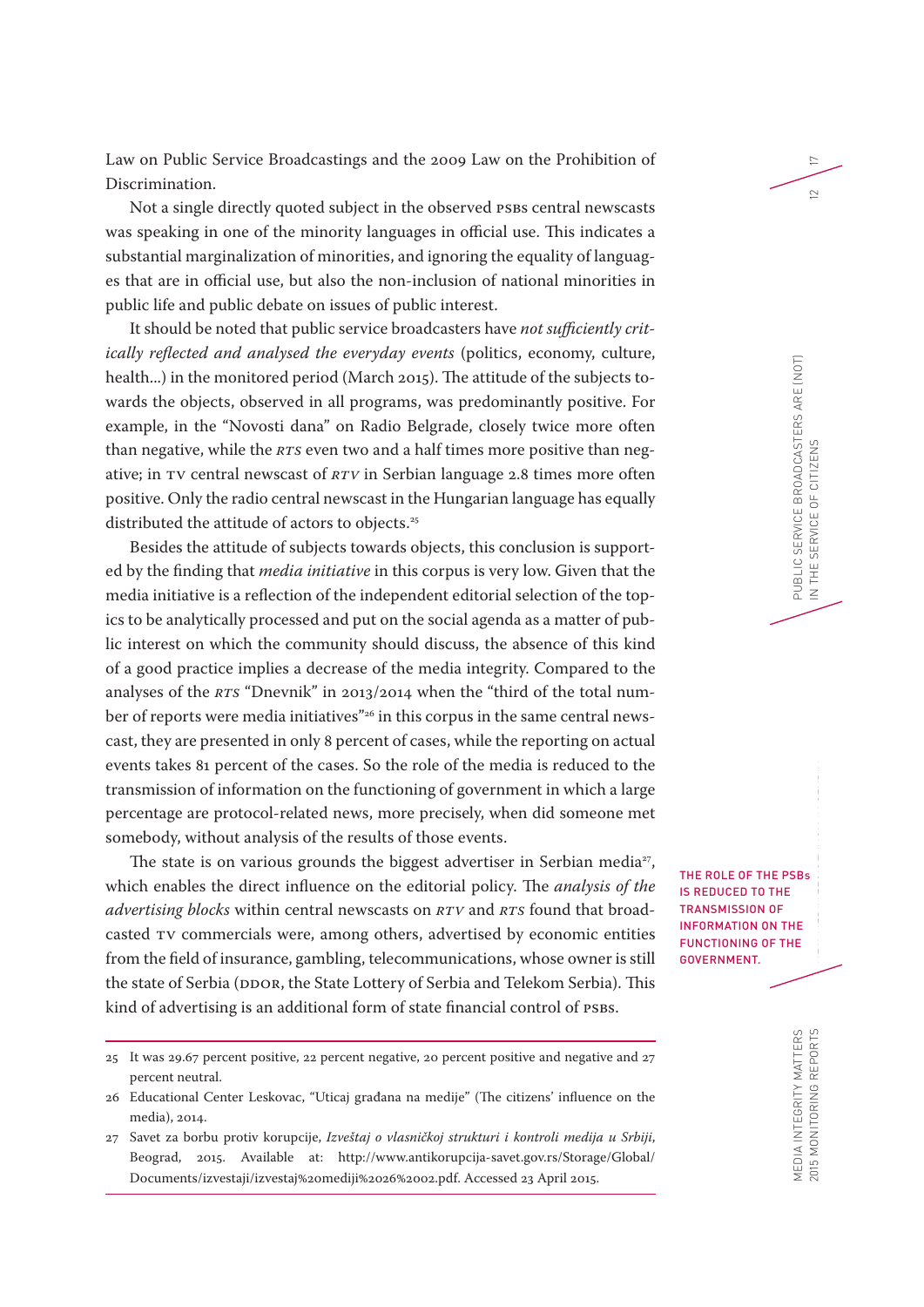## 3 CONCLUSIONS

Three new media laws were adopted in August 2014, which is a clear improvement in media policy compared to the previous period, when the legislation had been expected for more than six years. Among the new laws, the Law on Public Service Broadcasting clearly defines the public interest which must be realized by *RTV* and *RTS* equally. However, the law fails to define who and in what way, or, to be precise, with what consequences will control realization of the public interest in PSBs. The law additionally burdens public broadcasters in professional and ethical terms by proscribing the state budget financing for them. All the shortcomings of the law, including the socio-political context in which they are being implemented (visible centralized model of governance), contributed to the fact that PSBs are still not the open space for dialogue and confrontation of opinions on topics of public interest. Public service broadcasters, primarily the national *RTS*, proved to be a clientelistic media biased towards the government and extremely Belgrade-centric (capital city oriented). The ruling coalition with SNS as leading party dominates as a source of information (both as subjects and objects). Since they have been elected as a ruling party, their presence in central newscasts of PSBs has increased for more than five times (*Radio Belgrade*, *RTS*) and six times (TV *RTS*). The most frequent person appearing in central newscasts is the Serbian Prime Minister Aleksandar Vučić, leader of the SNS, who was quoted uncritically by the PSBs on any occasion, with or without a valid cause, and on any topic – from domestic politics to sports. Imbalance with regard to political affiliation, location, gender, the neglect of marginalized groups, insufficient presence of media initiatives, and prevalence of positive attitude of subject toward object – are the basic characteristics of news programs of public service broadcasters, with a note that the provincial public broadcaster is closer to serving the communication needs of citizens than the national broadcaster *RTS*.

Perhaps the budget financing of PSBs has contributed to the current financial stability after a difficult period from 2013 and 2014 when the revenues from the subscription fees have dropped to an insignificant percentage, and survival, especially of *RTV*, was seriously jeopardized.<sup>28</sup> But, at the same time, according to the results of this research, independence and the balancing as well as diversity and pluralism in editorial policy of both public broadcasters is clearly endangered with state budget financing. This is true to a greater extent of the national *RTS* which has larger coverage zone, audience and program production capacities.

 $\overline{C}$ 

 $\tilde{c}$ 

<sup>28</sup> More details in: Matić, J. and Valić Nedeljković, D., 'Srbija', in *Značaj medijskog integriteta: vraćanje medija i novinarstva u službu javnosti,* Novosadska novinarska škola, Novi Sad, pp. 57–137. Available at: http://www.novinarska-skola.org.rs/sr/wp-content/uploads/2014/08/ Znacaj-medijskog-integriteta.pdf. Accessed 1 July 2015.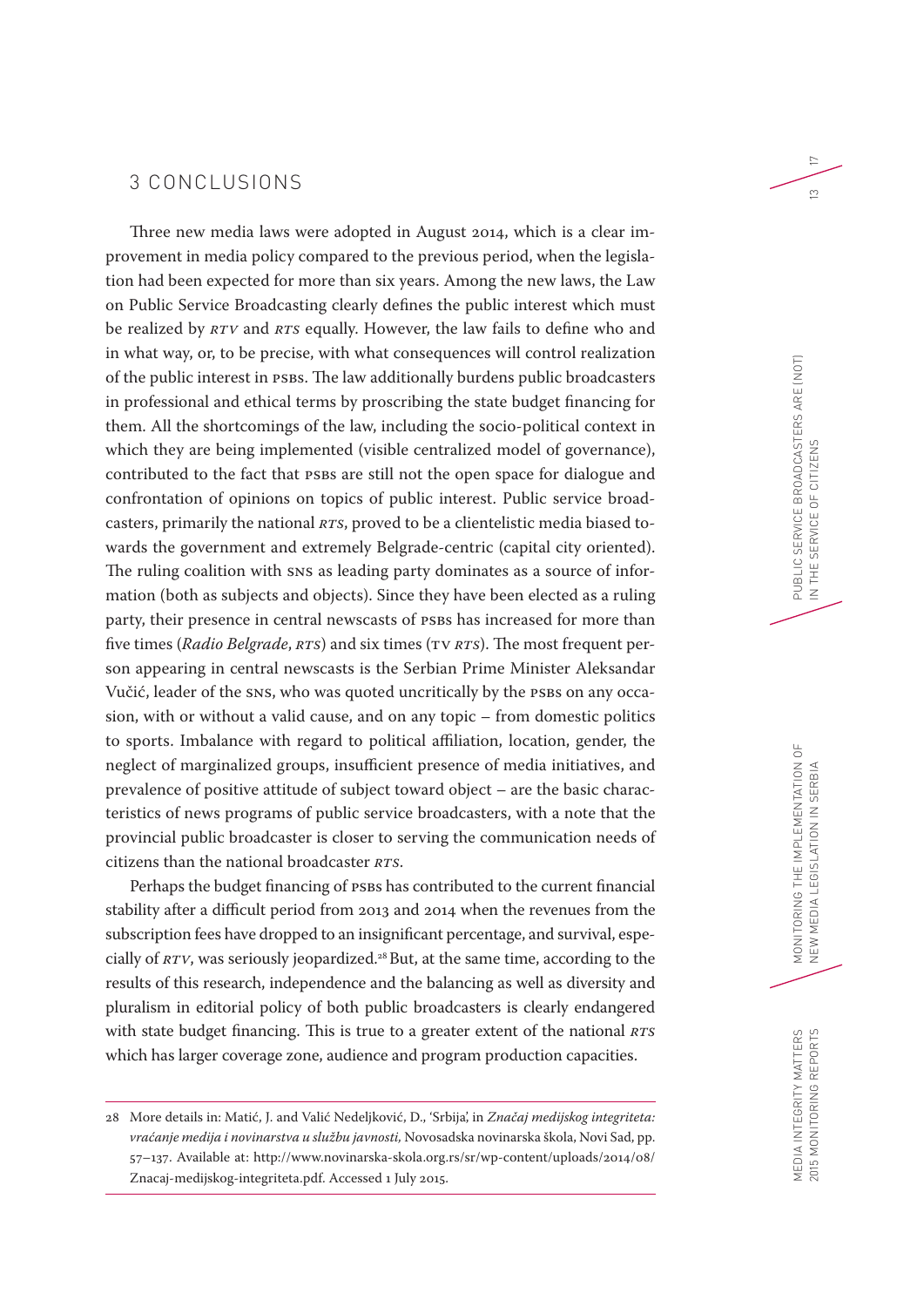In the analysed corpus of the newscasts in the Hungarian language, the promotion of the Hungarian language and customs preservation as well as education has been emphasized. *Multiculturalism* is not yet on the agenda, that is, it has not been strategically positioned in the program creation. Fostering dialogue with other communities is present only when the interviewees had to be chosen with regard to their competence or function, and not according to whether or not they speak Hungarian.

The year 2015 is very significant for the Serbian media system in many ways. This is the first year of application of new media laws, including the transition to the project financing of media and budgetary funding of public service broadcasters.29 Also, this is the year that should bring a new media strategy. Serbia was digitalized in the first half of 2015. At the same time, this year was an election year for the General Director of the national public broadcaster RTS which had for a long time been led by an Acting Director, and kept weak because of that. In May 2015, the *RTS* Administrative Board chose a reputable journalist Dragan Bujošević as a new general director of *RTS*.

In 2015, the members of the Administrative Board and Program Council of both RTS and *RTV* will be elected. This year the Administrative Board of the Vojvodina public broadcaster *RTV* elected the chief editors. Among them are the journalists who have violated the ethical code by participating in the war propaganda during the war in former Yugoslavia in 1990s. Also, this is an election year for the members of the regulatory body for electronic media. All these developments will certainly influence the (re)defining of the editorial policy of public service broadcasters in the socio-political context, which, judging by the indicators, does not favour the separation of the media from the state, neither on the explicit nor on the implicit level.

17

 $\overline{1}$ 

MEDIA INTEGRITY MATTERS 2015 MONITORING REPORTS

MEDIA INTEGRITY MATTERS<br>2015 MONITORING REPORTS

<sup>29</sup> During the preparation of this report the administrative boards of *Radio Television of Serbia* and *RadioTelevision of Vojvodina* decided that the license fee for public service will be 500 RSD (approx. 4 euro), starting from 1 January 2016. Information available at: http://www.rts.rs/ page/stories/sr/story/125/Dru%C5%A1tvo/1959455/Taksa+za+javne+servise+500+dinara. html. Accessed on 25. 05. 2015.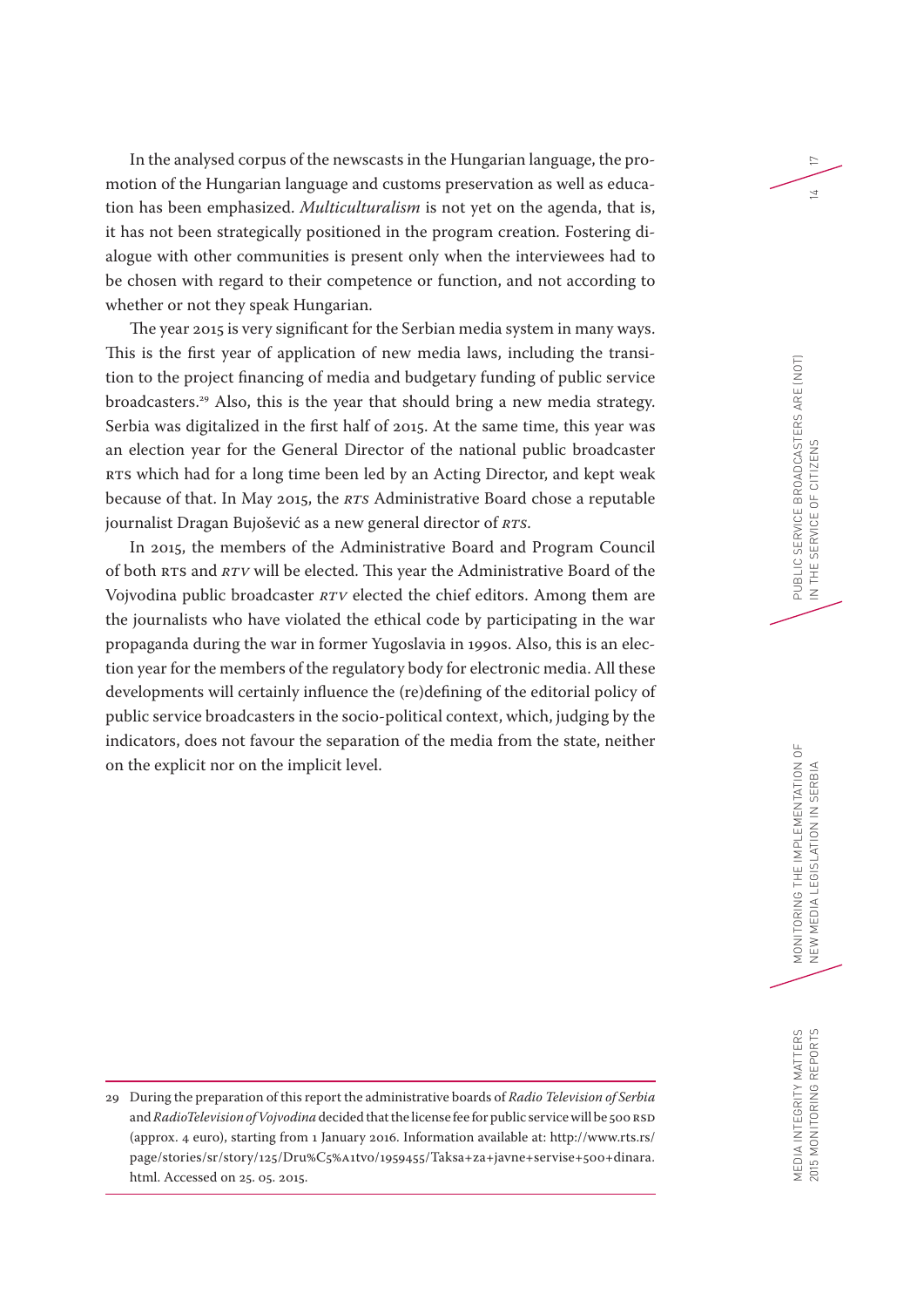# 4 RECOMMENDATIONS

- 1. Modality of independent financing of public service broadcasters (licence fee collected from citizens) established by the Law on Public Service Broadcasters should be strictly respected. The mechanisms for efficient collection of the fee have to be established by the Government in consultations with the public broadcasters, but also civil society and independent experts. Before the deadline, the government and PSBs should carry out a campaign to raise public awareness of the importance of the model of independent financing of public services.
- 2. The editorial, management and governing structures of both public service broadcasters in Serbia should adopt editorial policy values and introduce mechanisms for control of their implementation to provide that the public interest provisions from the 2014 Law on Public Service Broadcasting are strictly applied. Within the process of adoption of these values and mechanisms the public debate should be organised, enabling various parts of the society to contribute. The efforts should be made by public broadcasters to invite and encourage citizens – viewers and listeners – (for instance through campaigns in the programs of PSBs) to contribute their views and suggestions.
- 3. Respect for and promotion of political, cultural and geographical pluralism should be strongly integrated in the editorial policy values of public service broadcasters, and its implementation regularly checked by editorial and programming governing bodies of the broadcasters. The observations of citizens in this area should also be checked through surveys or focus groups, and the findings used by editorial and governing bodies in their evaluations and strategic planning.
- 4. When preparing and adopting the 2016 annual plans in terms of finances and programming, the editorial, management and governing bodies of both PSBs should strategically allocate significant portion of finances and time in the programming schedules for analytical and complex journalistic genres, specifically supporting investigative journalism. Public service newsrooms should employ the best investigative journalists, form a sections of investigative journalism, and support their work in order to fulfil a watchdog role of the public media and serve the public interest.
- 5. Technical and technological possibilities offered by digitalization shall be used by public service broadcasters for advancing the program diversity and greater cooperation with the media in the region and in the EU. This should lead to better integration of the Serbian PSBs programming in the EBU as a relevant partner to offer quality content of regional and European relevance for exchange.

17

 $\overline{5}$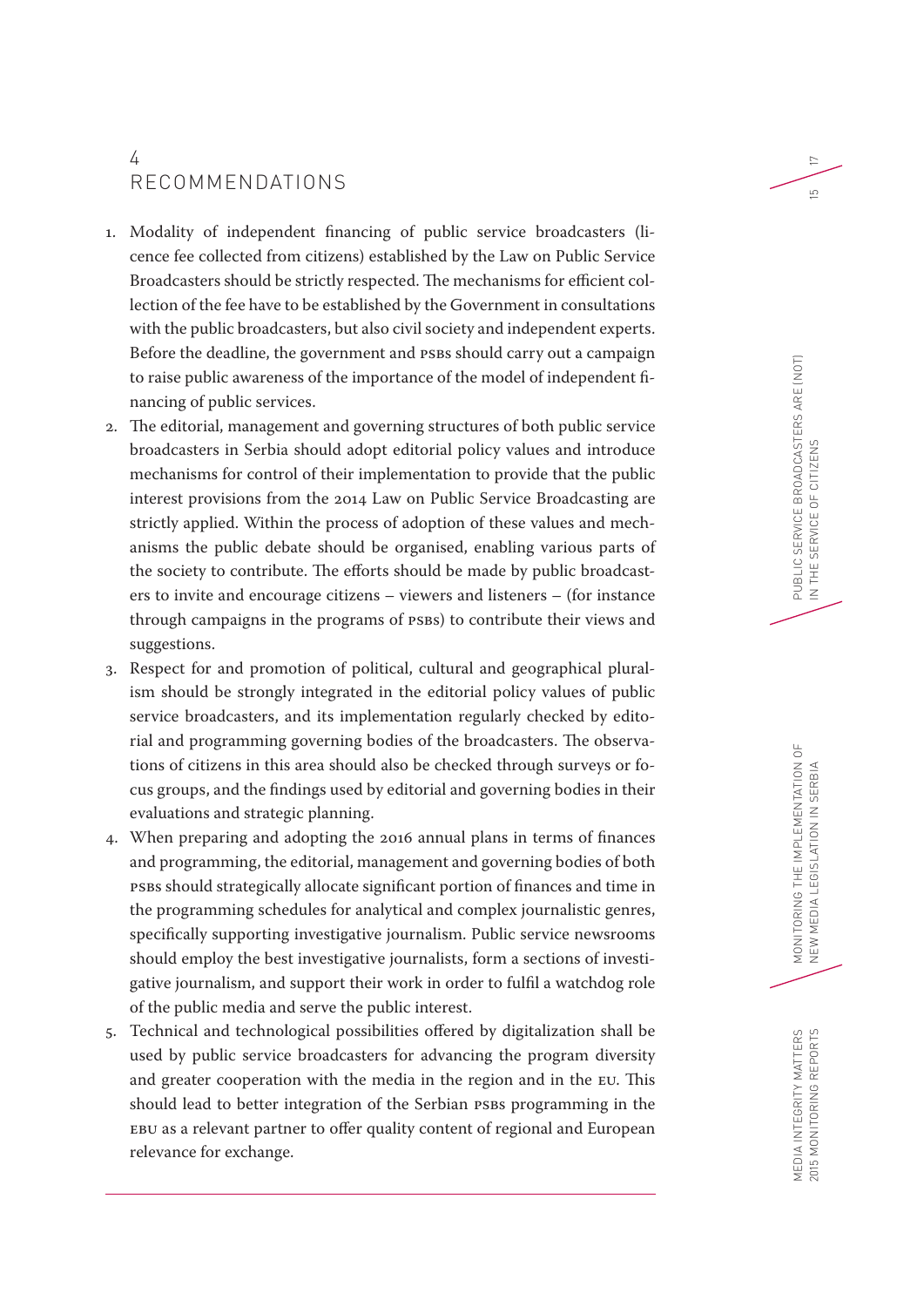#### SOURCES

- Blagojević, P., 'RTS "Vaše pravo da znate sve…", in *RTS naše pravo da znamo sve?*, (ed.) M. Aksentijević, Toplički centar za demokratiju i ljudska prava, Prokuplje, 2015, pp. 88–99.
- Brkić, M., 'Javni medijski servis odgovornost prema građanima', in *RTS naše pravo da znamo sve?*, M. Aksentijević, Toplički centar za demokratiju i ljudska prava, Prokuplje, 2015, pp. 51–65.
- Gans, H., *Deciding What's News: A Study of CBS Evening News, NBC Nightly News, Newsweek and Time* , Random House, New York, 1979.
- Koprivica, K., 'Rezultati monitoringa in formativnog programa Radio-televizije Vojvodine redakcije programa na srp skom i hrvatskom jeziku tokom prediz borne kampanje za parlamentarne iz bore 2014. godine', in *Koga su mediji izabrali, a šta su partije nudile: medijski monitoring predizborne kampanje*, (ed.) J. Matić, Novosadska novinarska škola, Novi Sad, 2014, pp. 257–276. Available at: http://www.novinarska-skola.org.rs/ sr/wp-content/uploads/2014/07/Kogasu-mediji-izabrali-a-sta-su-partijenudile-2014.pdf. Accessed 1 July 2015.
- Edukacioni centar Leskovac, *Uticaj gr adjana na medije*, 2014. Accessible at: http://www.nvo.org.rs/index. php?id=11 &tx\_ttnews[tt\_news]=37 & cHash=94283846055fb78282579fee - 58be3e64. Accessed 20 April 2015.
- Matić, J. and Valić Nedeljković, D., 'Srbija', in *Značaj medijskog integriteta: vraćan je medija i novinarstva u službu javnosti,*  Novosadska novinarska škola, Novi Sad, pp. 57–137. Available at: http://www. novinarska-skola.org.rs/sr/wp-content/ uploads/2014/08/Znacaj-medijskogintegriteta.pdf. Accessed 1 July 2015.
- Pralica, D., '*Koga je izabrala vojvođanska tel evizija?' in Koga su mediji izabrali... a*

*šta su partije nudile? Monitoring medi jskog izveštavanja, promotivnih političkih TV spotova i partijskih sajtova u prediz bornoj kampanji za lokalne, pokrajin ske,republičke i izbore za predsednika Srbije 2012 sa uputstvima za bolju praksu*, (eds.) D. Valić Nedeljković and D. Pralica, Novosadska novinarska škola, Novi Sad, 2012, pp. 16–37. Available at: http://www.novinarska-skola.org.rs/sr/ wp-content/uploads/2010/07/Medijskasfera-konacno.pdf. Accessed 1 July 2015.

- Pralica, D., 'Koga je izabrala televizija u Srbiji?', in *Koga su mediji izabrali... a šta su partije nudile? Monitoring medijskog izveštavanja, promotivnih političkih TV spotova i partijskih sajtova u prediz bornoj kampanji za lokalne, pokrajin ske,republičke i izbore za predsednika Srbije 2012 sa uputstvima za bolju praksu*, (eds.) D. Valić Nedeljković and D. Pralica, Novosadska novinarska škola, Novi Sad, 2012, pp. 38–52. Available at: http://www.novinarska-skola.org.rs/sr/ wp-content/uploads/2010/07/Medijskasfera-konacno.pdf. Accessed 1 July 2015.
- Pralica, D., 'Komparativna analiza štampanih i elektronskih medija u okviru projekta Koga su mediji izabrali, a šta su partije nudile 2014', in *Koga su mediji izabrali, a šta su partije nudile: medijski monitor ing predizborne kampanje*, (ed.) J. Matić, Novosadska novinarska škola, Novi Sad, 2014, pp. 8–14. Available at: http://www. novinarska-skola.org.rs/sr/wp-con tent/uploads/2014/07/Koga-su-medijiizabrali-a-sta-su-partije-nudile-2014.pdf. Accessed 1 July 2015.
- Savet za borbu protiv korupcije, *Izveštaj o vlasničkoj strukturi i kontroli medija u Srbiji*, Beograd, 2015. Available at: http:// www.antikorupcija-savet.gov.rs/Storage/ Global/Documents/izvestaji/izvestaj%20 mediji%2026%2002.pdf. Accessed 23 April 2015.

MEDIA INTEGRITY MATTERS<br>2015 MONITORING REPORTS MEDIA INTEGRITY MATTERS 2015 MONITORING REPORTS

 $\overline{C}$  $\geq$